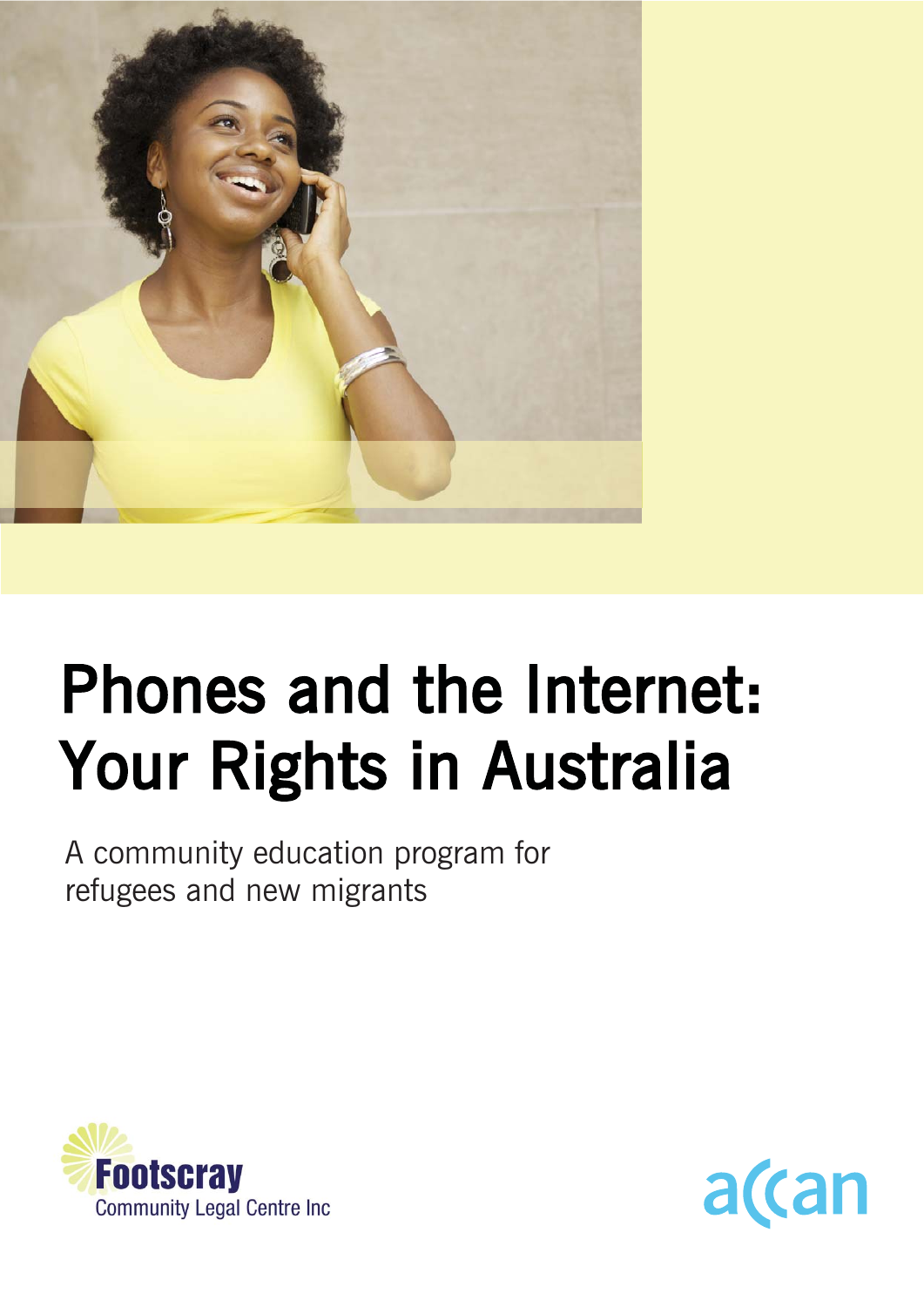



## **Phones and the Internet: Your Rights in Australia**

*A community education program for refugees and new migrants*

Footscray Community Legal Centre

Supported by a grant from the Australian Communications Consumer Action Network (ACCAN)

Published in 2012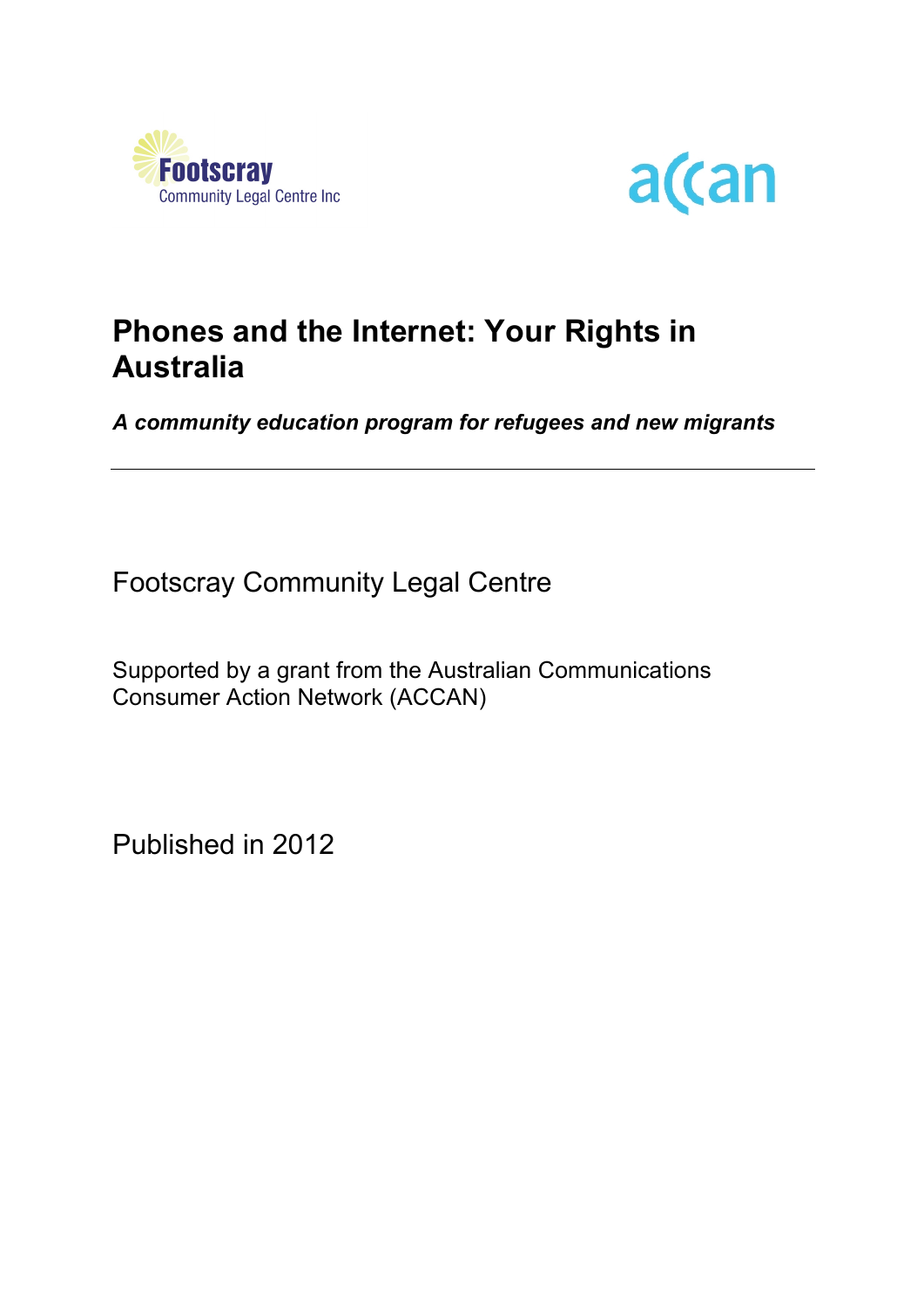This project is supported by the Australian Communications Consumer Action Network's Grants Scheme. As the peak consumer representation body in communications, ACCAN awards grants each year to research and advocacy projects that align with its goal of available, accessible and affordable communications for all Australians. ACCAN's activities are supported by funding from the Commonwealth Department of Broadband, Communications and the Digital Economy.

Footscray Community Legal Centre Website: www.footscrayclc.org.au Telephone: +61 8 9689 8444

Australian Communications Consumer Action Network Website: www.accan.org.au E-mail: grants@accan.org.au Telephone: +61 2 9288 4000; TTY: +61 2 9281 5322

Published in 2012 ISBN 978-1-921974-06-9 Cover image: © istockphoto



This work is copyright, licensed under the Creative Commons Attribution 3.0 Australia Licence. You are free to cite, copy, communicate and adapt this work, so long as you attribute "Footscray" Community Legal Centre, supported by a grant from the Australian Communications Consumer Action Network".

To view a copy of this license, visit http://creativecommons.org/licenses/by/3.0/au.

This work can be cited as:

Footscray Community Legal Centre, 2012. *Phones and the Internet: Your Rights in Australia* A community education program for refugees and new migrants, Australian Communications Consumer Action Network, Sydney.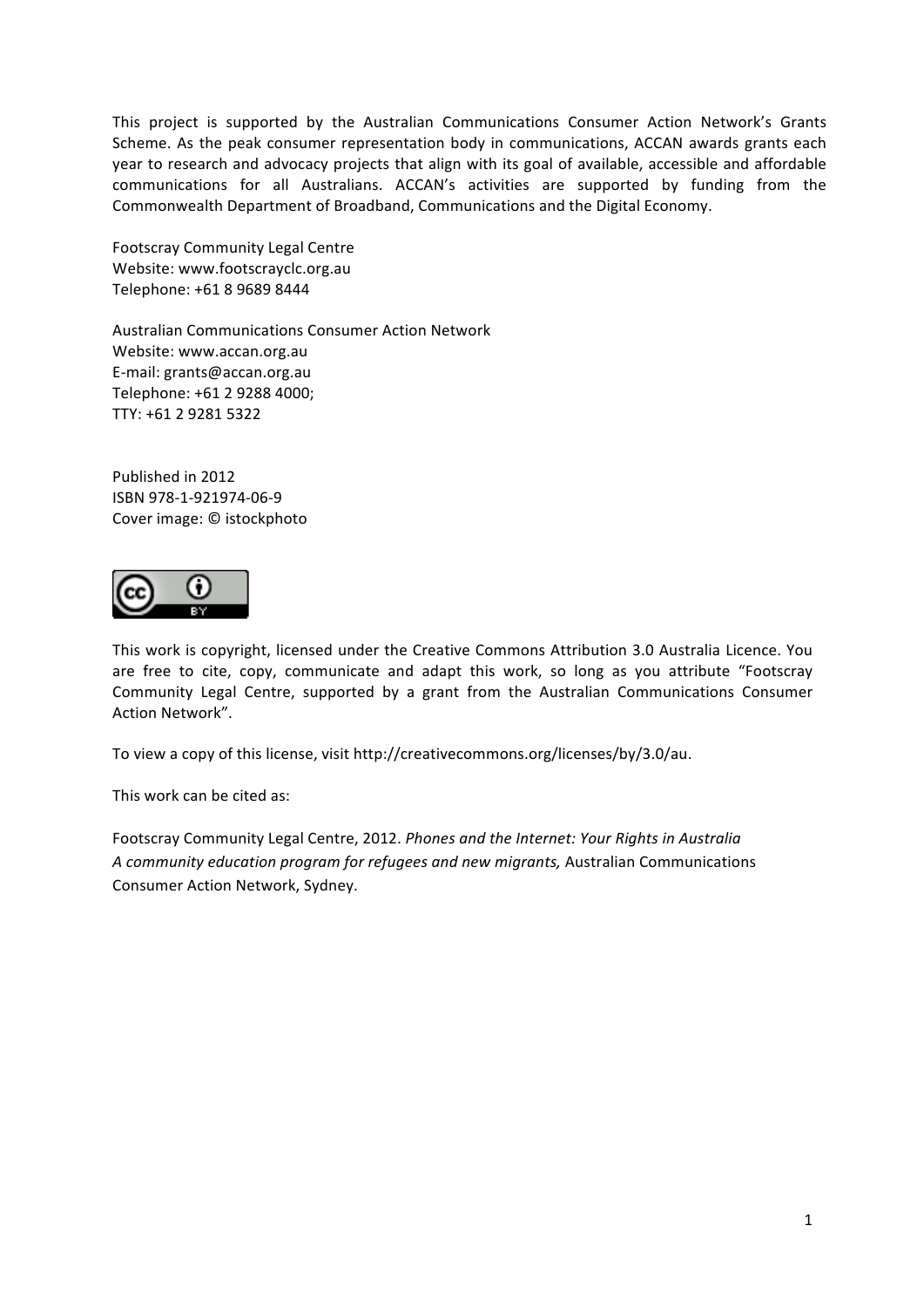## **Contents**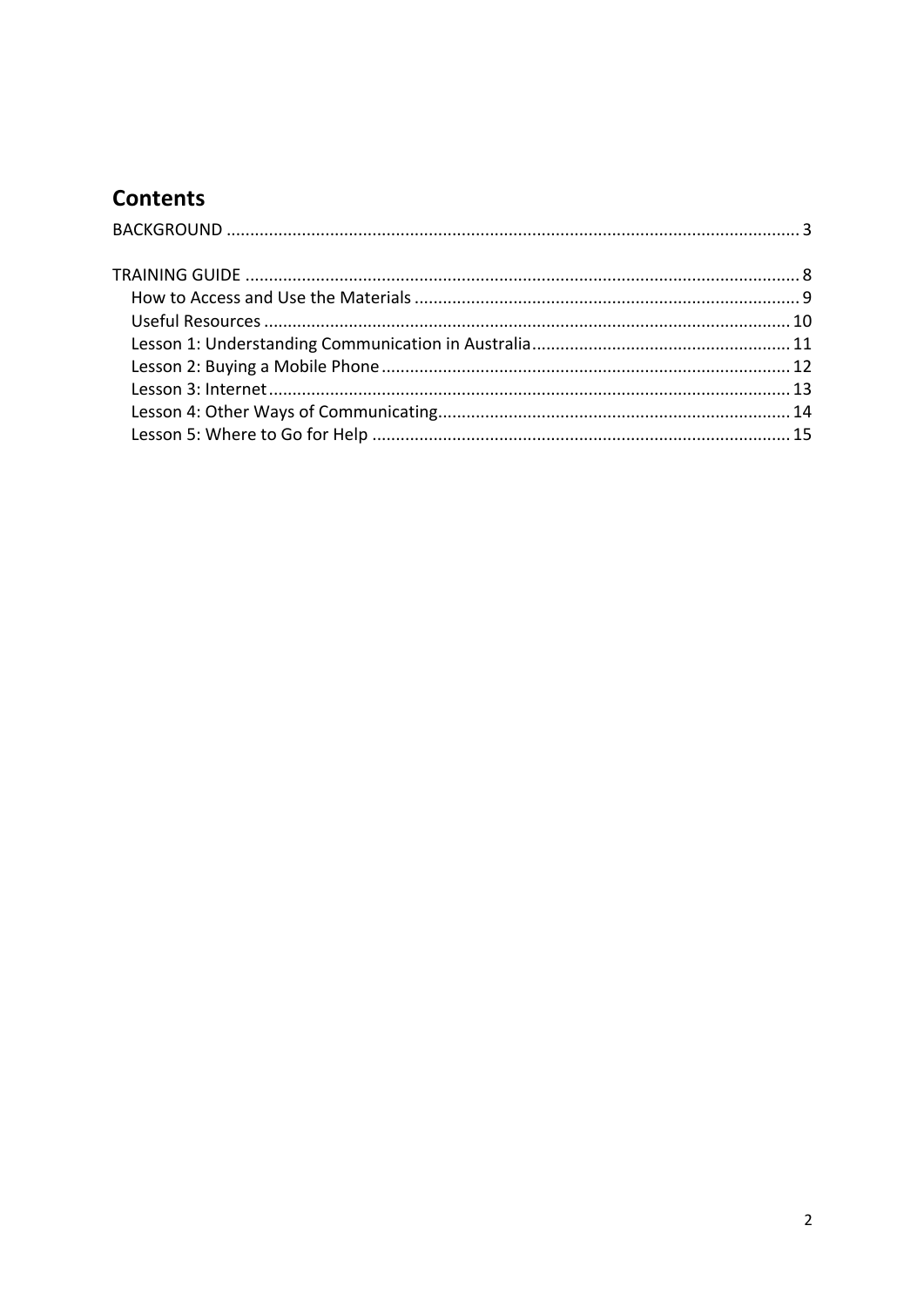## **BACKGROUND**

Telecommunications connectivity plays a crucial role in the lives of refugees and new migrants as the settlement process involves building an identity within a new community in Australia while maintaining contact with family, culture, and community overseas. Furthermore, communications are becoming increasingly essential in facilitating access to essential services, and in enabling social inclusion.

A"report,"*Taking'Advantage'of'Disadvantage:'Case'studies'of'refugee'and'new'migrant'experiences'in'* the communications market<sup>1</sup>, was published in 2011 by Footscray Community Legal Centre (FCLC) and the Australian Communications Consumer Action Network (ACCAN). It documented some of the common challenges facing refugees and new migrants trying to access telecommunications services in Australia.

Issues were identified around confusing and potentially misleading advertising, alongside inappropriate direct selling, including telephone and door-to-door sales and failure to obtain explicit informed consent. The case studies also demonstrate that poor customer service practices affecting the wider market have a particularly detrimental effect on many refugees and new migrants.

Footscray Community Legal Centre has worked extensively with refugee and new settler communities. The Centre currently provides legal and financial counselling services to the Maribyrnong community and the western suburbs. Over 56% of the clients come from non-English speaking backgrounds, with about 25% of these clients being of refugee and new settler backgrounds.

The Centre developed specialist advisory services and education programs that addressed the particular legal and social problems encountered by this client group. The Centre also forged partnerships with local settlement agencies such as Adult Multicultural Education Services (AMES) and New Hope Foundation.

The African Legal Service that began running as an outreach service at AMES in 2007 saw over 750 clients in its first three years of operation. The report, Out of Africa and into Court: the legal problems of African refugees<sup>2</sup>, by Footscray Community Solicitor Katie Fraser, documented the dominant legal issues affecting the refugee and new settler African community. Some of the legal issues included fines, energy and telecommunication contracts, debts, driving offences, and tenancy problems or homelessness. An innovative community education program was developed by Footscray Community Legal Centre and AMES, addressing some of these issues.

In October 2010, the Centre began a Refugee Financial Counselling Service to complement the African Legal Service which was changed to the Refugee Legal Service to cater for the demand for services from a range of newly arrived and refugee clients from other countries.

<sup>&</sup>lt;sup>1</sup> Available at: http://accan.org.au/files/Reports/Taking%20Advantage%20of%20Disadvantage%20Report.pdf<br><sup>2</sup> Available at: http://www.vlaf.org.au/docs/African%20Legal%20service%20Report%20Final.pdf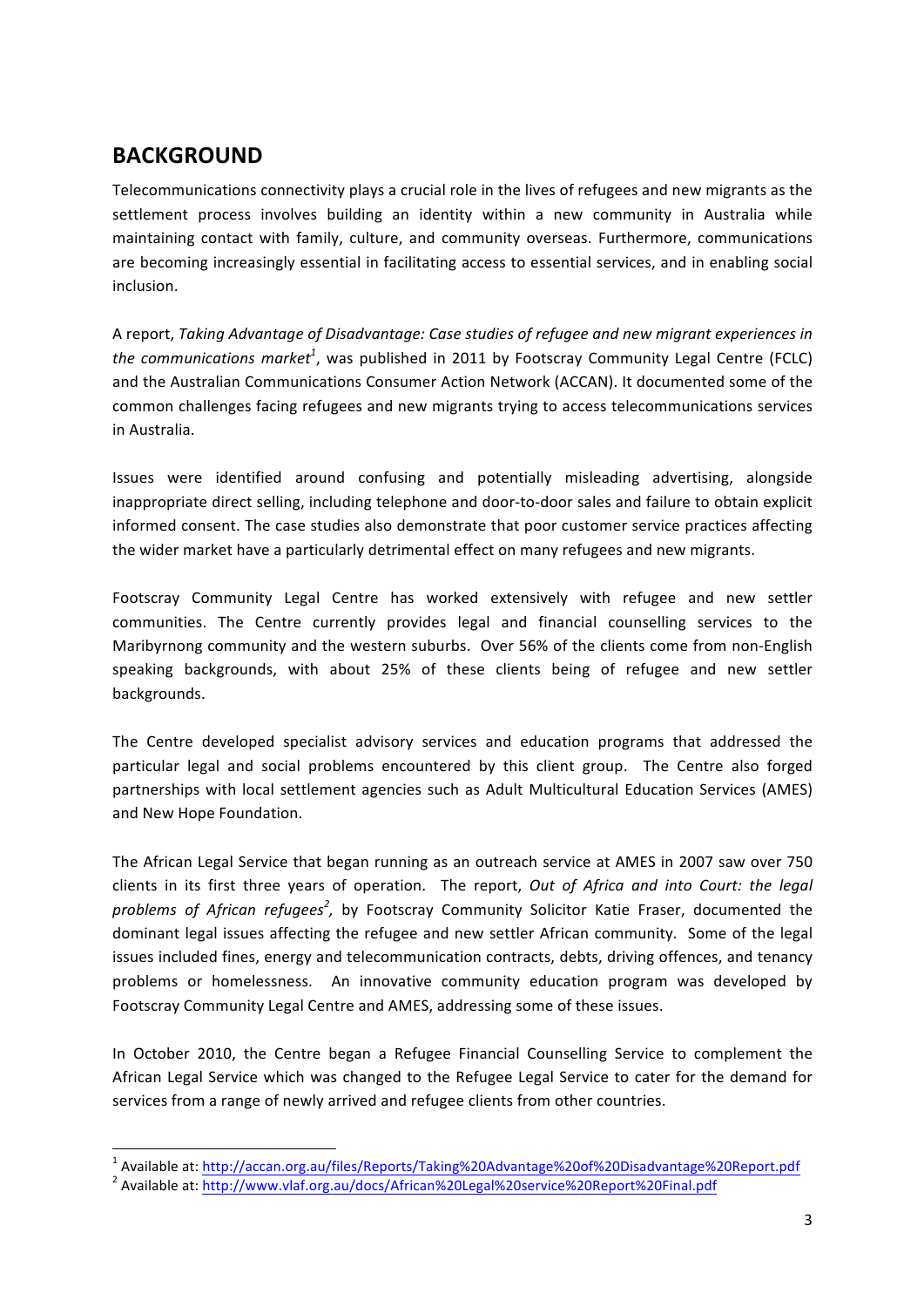It was envisaged that the Refugee Financial Counselling Service would triage clients with simple problems which could be solved within a short time frame.

The service was overrun with clients. It operated from 2pm until 5pm on a Tuesday afternoon. On average 6 clients attended and at times there were up to 12 people waiting to be seen at 2pm.

Problems initially identified by the Centre from this clinic included:

- Clients had no idea that they could seek assistance for problems with their bills or from whom;
- Clients did not appear to understand basic concepts of consumer or citizens' rights;
- Many clients were not aware of the complaint resolution structures such as the Ombudsman's schemes:
- Most clients were unaware of the billing structures that apply to telecommunication plans;
- Many clients said that they would be too afraid and/or had extreme difficulty contacting either companies, semi-government or government agencies;
- Clients often identified bills by their logos alone which meant they paid only one account even though it may have been for two different services;
- Clients told of stories about signing and agreeing to contracts due to unfair pressure; and
- About one-third of the clients attending the service presented with telecommunication problems.

#### *SERVICE'DELIVERY'MODELS'– BRING'YOUR'BILLS*

Many clients presented to the Financial Counselling Clinic with basic energy and telecommunications problems.

Bring your Bills Clinics were designed as an early intervention process to identify and resolve utility problems at the earliest possible opportunity. Clients attending these clinics were referred directly to industry Ombudsman schemes including the Telecommunications Industry Ombudsman (TIO).

These casework experiences reinforced the concerns documented in the Taking Advantage of *Disadvantage* report and in submissions to the regulator, the Australian Communications and Media Authority (ACMA), that many of our clients did not understand the contracts, product design or payment processes routinely provided by the telecommunications industry.

Footscray CLC staff formed the view that clients needed community education materials created to specifically address their needs. It was in this context that the Centre applied for funding from ACCAN.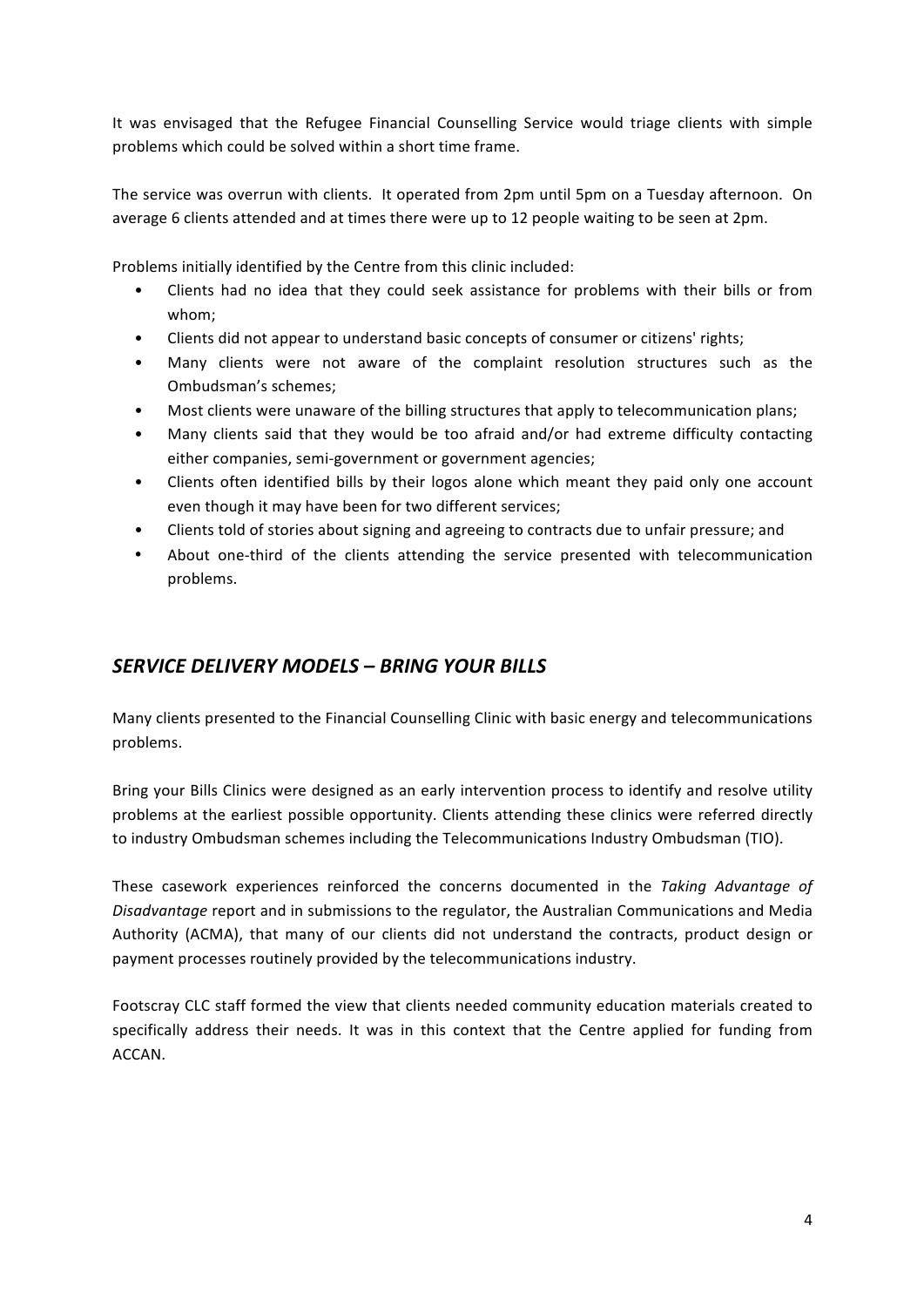#### *DEVELOPING'THE'MATERIALS*

The purpose of the project was described in the funding application as to:

*"Prevent' members' of' refugee' and' newly' arrived' communities' getting' into' both'* legal and financial difficulty due to a lack of knowledge of Australian systems, *contracts,'and'confusing'telecommunication'terms."*

The proposed activities were described as:

*"Community' education' activities' targeted' to' community' members' and' support'* settlement agencies working directly with this client group."

The innovative aspect of the project was to prepare basic materials, with the help of settlement agency workers, to be used in education sessions for newly arrived communities and refugees in the first six months of residing in Australia.

The Centre established a reference group which included:

| Debbie Pearson    | - Western Edge                           |
|-------------------|------------------------------------------|
| Stephen Pollard   | - Adult Multicultural Education Services |
| Poly Kiyaga       | - Adult Multicultural Education Services |
| Chrisoula Kanaris | - New Hope Foundation                    |
| ZaTuah Ngur       | - Westgate Baptist Community Centre      |
| Dr Linda Leung    | - University of Technology, Sydney       |
| Robin McNaughton  | - ACCAN                                  |

After discussions with the reference group the Centre produced a DVD based on the Digital Stories concept but using photographs and Powerpoint as the delivery mechanism. A guide for users was included in the DVD.

#### *DISTRIBUTION'AND'TRAINING*

The materials were provided to AMES teachers, community guides and a number of settlement agencies running programs for newly arrived migrants. The materials and a presenter were made available to targeted communities and their leaders including:

#### **Training with Community Groups**

#### **1. Sudanese!Groups**

- (a) River Nile Learning Centre this centre is for young women who often have small children or babies who have disengaged from traditional schooling. At present 15 girls are attending classes
- (b) SAIL program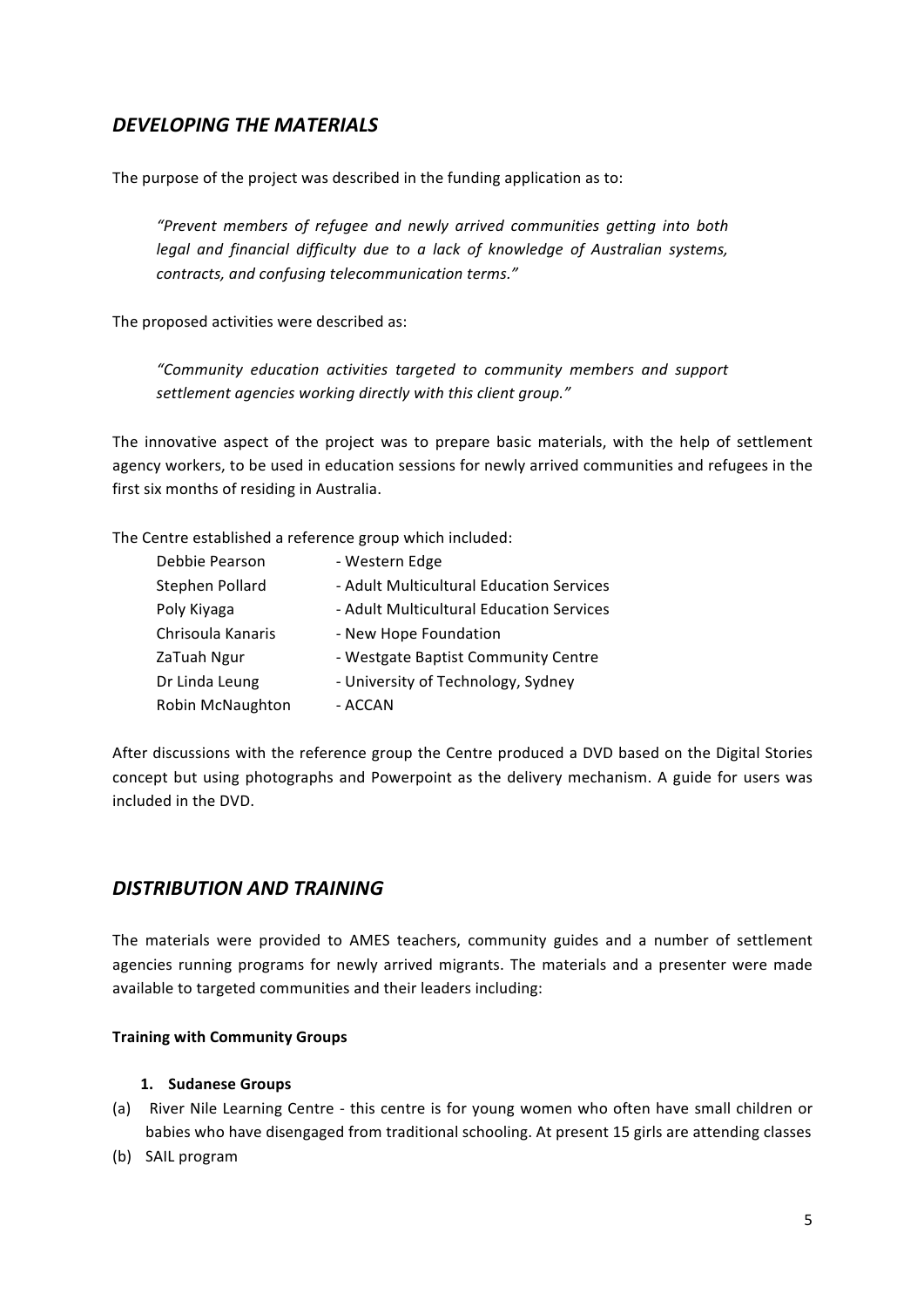#### **2. Burmese - Karen**

Program delivered to a Karen Women's Support Group – 15 women attended. Program delivered to a Karen Group – 17 people attended.

#### **3.** Vietnamese group

4 people attended

#### **4. Burmese – Chin Community**

Chin Men's Shed – 8 men attended Two Burmese Women's Support Groups – 15 and 17 people attended groups

#### **5. Afghan!and!Iranian**

In February community workers at the Centre were trained to deliver the program, including the centres new Iranian and Afghani workers, who will also deliver the program with English speaking groups.

#### **6.** AMES Community Guide training –

20 people attended and DVDs have been arranged to go out to seven different nationality groups.

#### *ADVOCACY*

The key messages within the education materials include an introduction to concepts such as prepaid and post-paid mobiles, internet data usage and what to consider when signing up to a new service. Basic consumer rights and self-advocacy messages, including where, how and when to get help were also considered essential.

This project was undertaken within a changing regulatory context, as the ACMA was in the process of undertaking the *Reconnecting the Customer Inquiry*<sup>3</sup>. As a result of the Inquiry, the ACMA directed Communications Alliance, the telecommunications industry peak body, to make revisions to the Telecommunications Consumer Protection (TCP) Code.

Our advocacy focus was directed towards fostering relationships with key agencies through meetings to explain the project and the DVD, and to reiterate the need for change in regulation of the industry.

The Australian Communications and Media Authority (ACMA)

We took our team of recently arrived community workers to meet with the regulator and to talk about the DVD. ACMA staff raised issues about the use of more complex material but listened to our explanation for keeping the message simple. ACMA also suggested that we address the issue of cost using mobiles overseas and incurring large debts.

<sup>&</sup>lt;sup>3</sup> More information is available at: http://engage.acma.gov.au/reconnecting/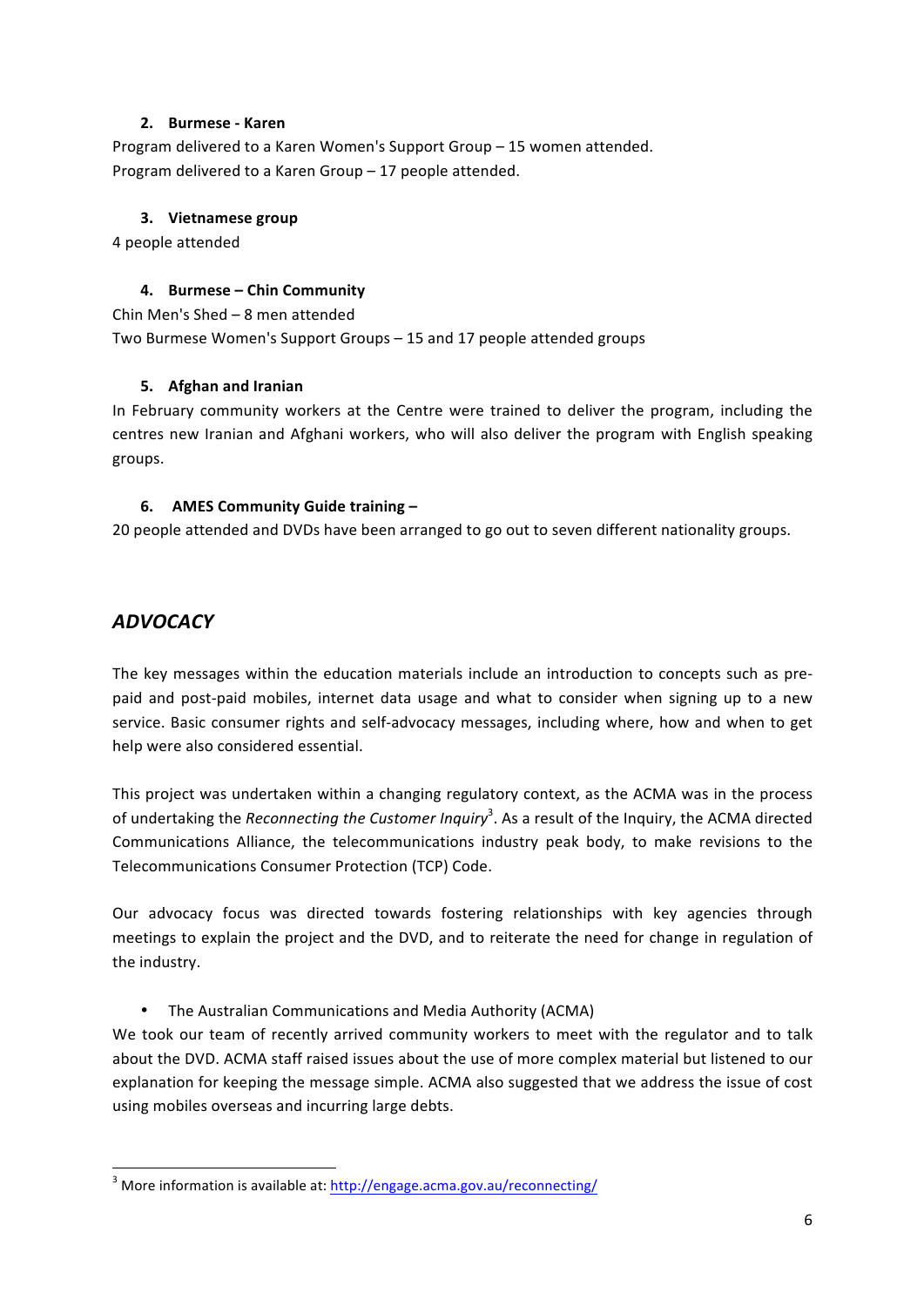We took the opportunity to reinforce the message that the use of 'caps' by the telecommunications" industry is confusing, misleading and inappropriate for our clients. Subject to the outcome of the current revision process of the TCP Code, the FCLC may undertake future advocacy in regard to the need for greater consumer protection for our clients.

• The Telecommunications Industry Ombudsman (TIO)

We met several times with TIO staff at Bring Your Bills and had one meeting to discuss the needs of newly arrived and refugee clients. Part of the key message communicated in our materials is how and when to contact the TIO. TIO staff were supportive of our work and provided new brochures designed by their office to explain the Ombudsman to our clients.

#### *PROJECT'LESSONS*

Our Centre continues to develop closer ties with a range of settlement agencies. These agencies continue to stress the need for training materials that are suitable for their clients – that is, recognising their limited language and numeracy skills.

One criticism of the project was that the materials are only available in English. Costs of translation were a significant problem and always will be for a small NGO.

However there has been support for the ability of our community workers to use the materials within their own communities. There has also been recognition that the DVD avoids complexity and relies on photos and easily understood concepts.

The use of community guides at AMES and community leaders at Footscray has and will ensure a wide distribution of the DVD.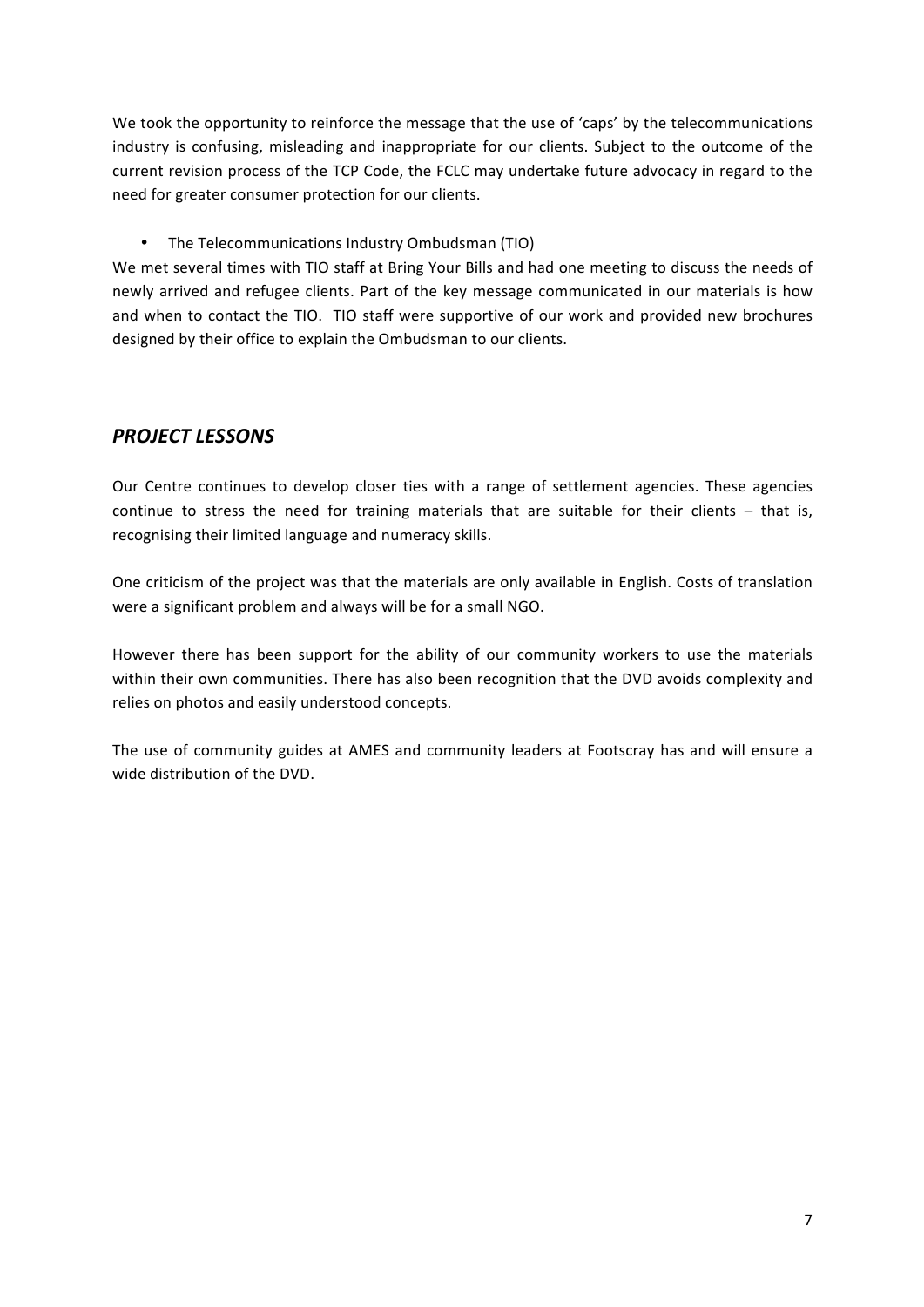**Phones and the Internet: Your Rights**

## **TRAINING GUIDE**

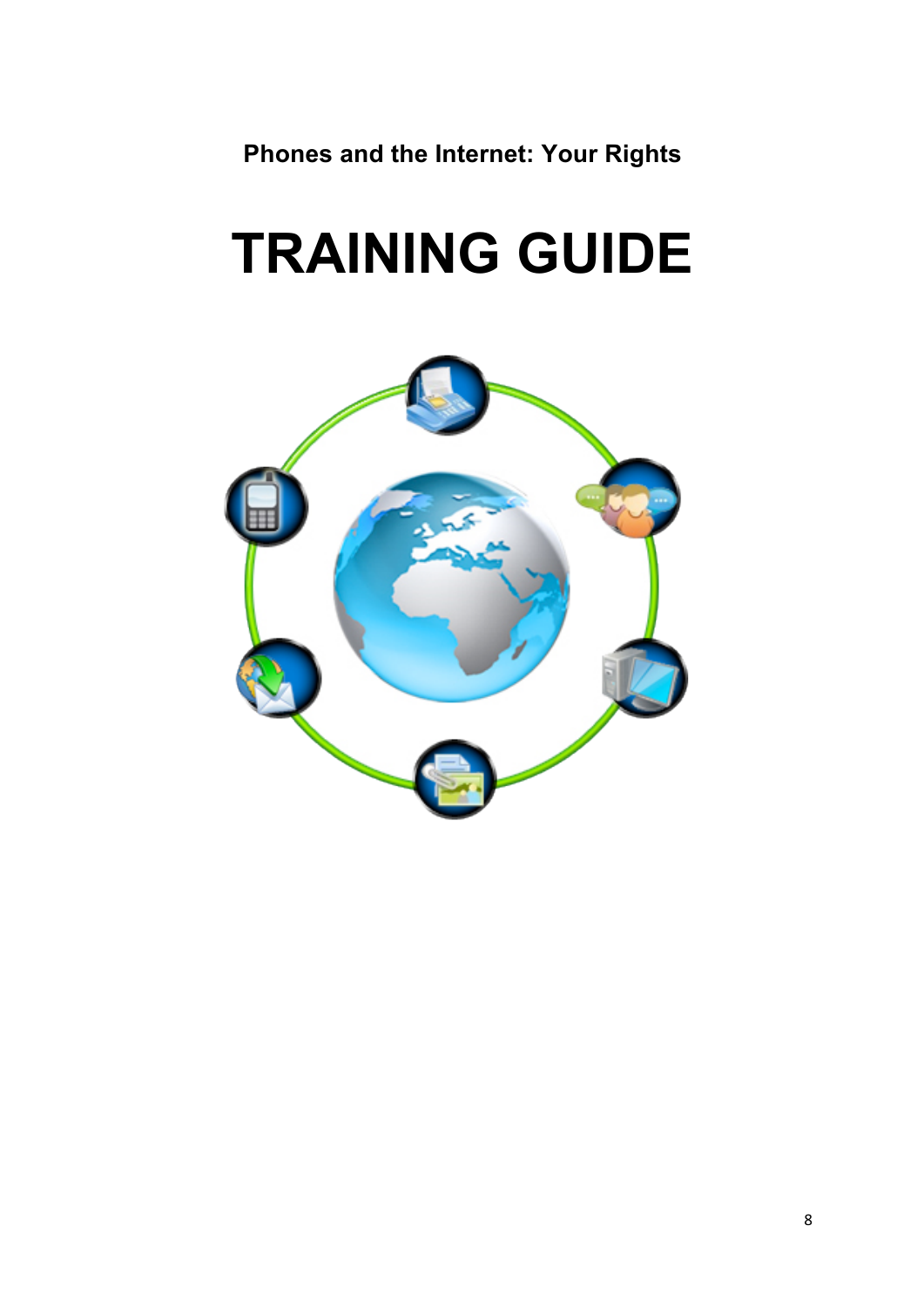## HOW TO USE THESE MATERIALS

The materials are available on DVD or online from the Victoria Legal Aid website at: http://www.legalaid.vic.gov.au/4156.htm

These materials provide a simple explanation of words and concepts involved in buying and connecting to communication products and services in Australia.

FCLC's experience in designing and developing community education resources for refugee communities over a number of years has been that training resources often need to be tailored to meet the specific needs of participants. For this reason, training materials need to be simple, visual and adaptable.

These resources are a basic kit which can be adapted to meet the needs of both trainers and their specific audience in a variety of contexts. The suite of materials is presented here as Microsoft Powerpoint presentations. The Lesson Plans outlined here are to assist trainers in delivering the presentations and activities.

The Digital Story presentations introduce common issues that refugees and new migrants may experience. Discussion of these can be followed by the other Powerpoint presentations which contain further detail on terminology and concepts. Feedback from trainers is welcome and can be directed either to ACCAN or FCLC.

The five lessons included in these training materials are designed to be delivered in four workshops. Lessons 4 & 5 are shorter sessions and can be combined into one workshop.

#### **Lesson Plans**

#### **1. Understanding Communication in Australia**

Ways of Communicating in Australia (Powerpoint presentation) Understanding Costs & Contracts (Powerpoint presentation)

#### **2. Buying a Mobile Phone**

Buying a Mobile Phone (Digital Story Powerpoint presentation) What should you understand about buying a mobile phone (Powerpoint presentation)

#### **3. Connecting to the Internet**

Internet Downloads (Digital Story Powerpoint presentation) What you need to understand about connecting to the internet (Powerpoint presentation)

#### **4. Other Ways of Communicating**

Pay TV (Digital Story Powerpoint presentation) Buying a Phone Card (Digital Story Powerpoint presentation) Understanding Phone Cards (Powerpoint presentation)

#### **5. Where to Go for Help**

Problems and Costs (Digital Story Powerpoint presentation) Ways to Help Yourself (Powerpoint presentation) Do Not Knock (Role Play) Where to go for help (Powerpoint presentation)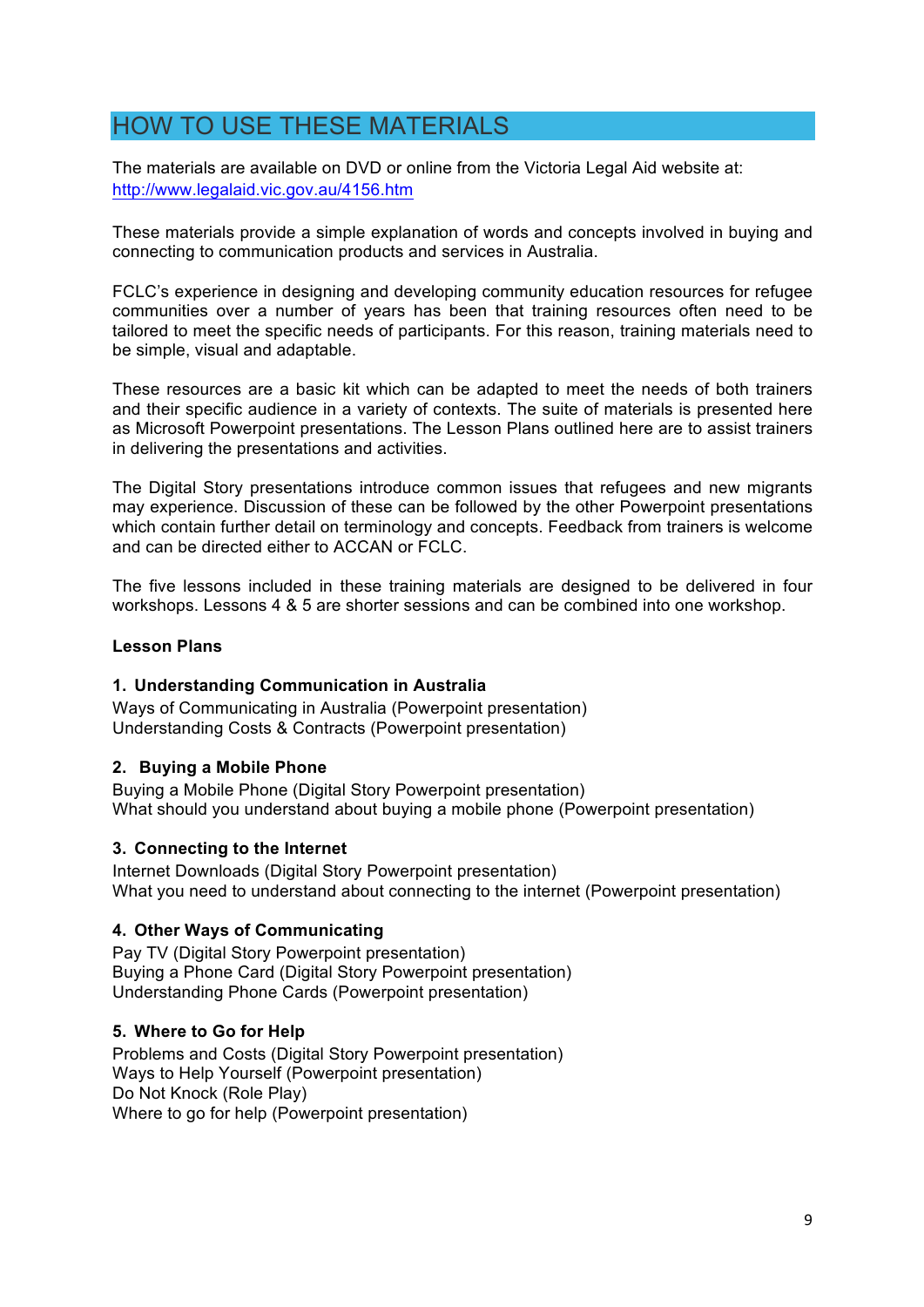## USEFUL RESOURCES

• Telecommunications Industry Ombudsman (TIO): www.tio.com.au 1800 062 058

The TIO is a free service that helps consumers resolve disputes with their telecommunications provider. If a consumer is not satisfied that an issue has been resolved by their provider, or within the agreed timeframe, they can lodge a complaint with the TIO. The TIO publishes information about its services in several languages.

• Do Not Call Register: www.donotcall.gov.au 1300 792 958

Registering your phone number on the Do Not Call Register is free. Numbers on the Register are not allowed to be contacted by telemarketers. Consumers should be aware that some public interest groups will still be able to phone numbers on the Register, including charities and religious groups.

• ACCAN tip sheets for consumers: www.accan.org.au/tipsheets

ACCAN publishes various telecommunication tip sheets for consumers on topics such as *How to make a complaint that gets heard, Choosing an Internet Service Provider, and Poor mobile reception: what can you do?*

• Do Not Knock: www.donotknock.org.au

Consumer Action Law Centre and Financial Counselling Australia have launched a national Do Not Knock campaign, which distributes free stickers to help deter door-to-door salespeople. The website provides useful advice on consumer rights and how to make a complaint.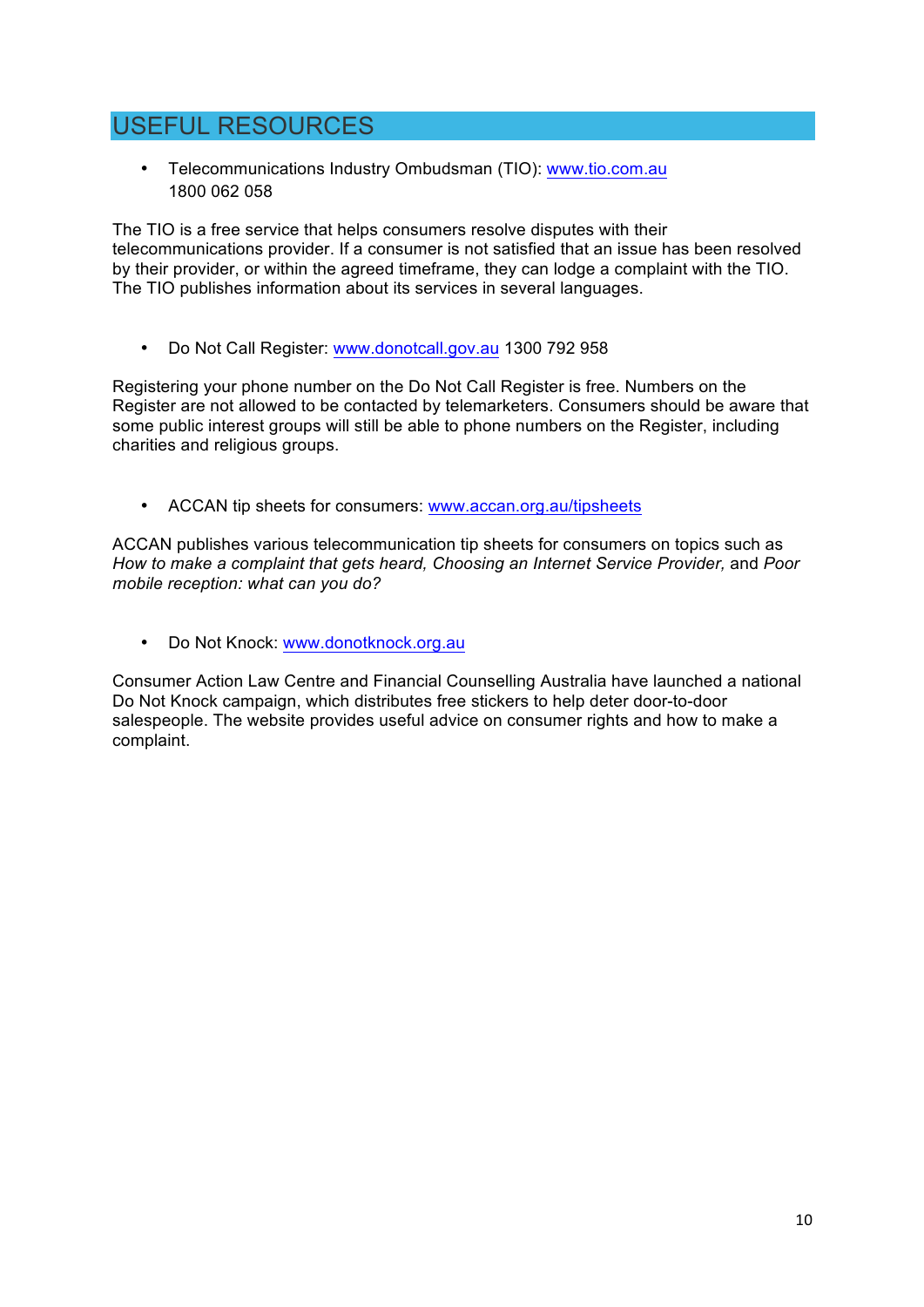## Lesson 1: Understanding Communication in Australia

#### **Lesson objectives**

Participants will:

- Gain an understanding of the ways people communicate in Australia
- Be exposed to some common telecommunication terminology
- Understand the financial implications of buying or connecting to communication technology
- Gain an understanding of the different options when buying a mobile phone

#### **Resources:**

Blank telco contracts and sample advertisements *Ways of Communicating in Australia (*Powerpoint presentation) *Understanding Costs and Contracts (*Powerpoint presentation)

#### **Teaching and Learning Activities:**

- 1) Introduction
- 2) Show Powerpoint Presentation titled *Ways of Communicating in Australia*.
- 3) Hand out examples of telecommunications product advertising to the group.

#### Discussion:

- Discuss different ways of communicating, with different technologies
- What does the group know about communication in Australia?
- What would participants like to know?
- 3) Show Powerpoint Presentation titled *Understanding Costs and Contracts.*
- 4) Hand out copies of a written contract:

#### Activity:

- Show participants what the sections are
- Show them the fine print

Discussion: Where consumers can go for help.

Homework: Ask participants to bring their mobile phone, landline/home phone and internet bills to the next lesson.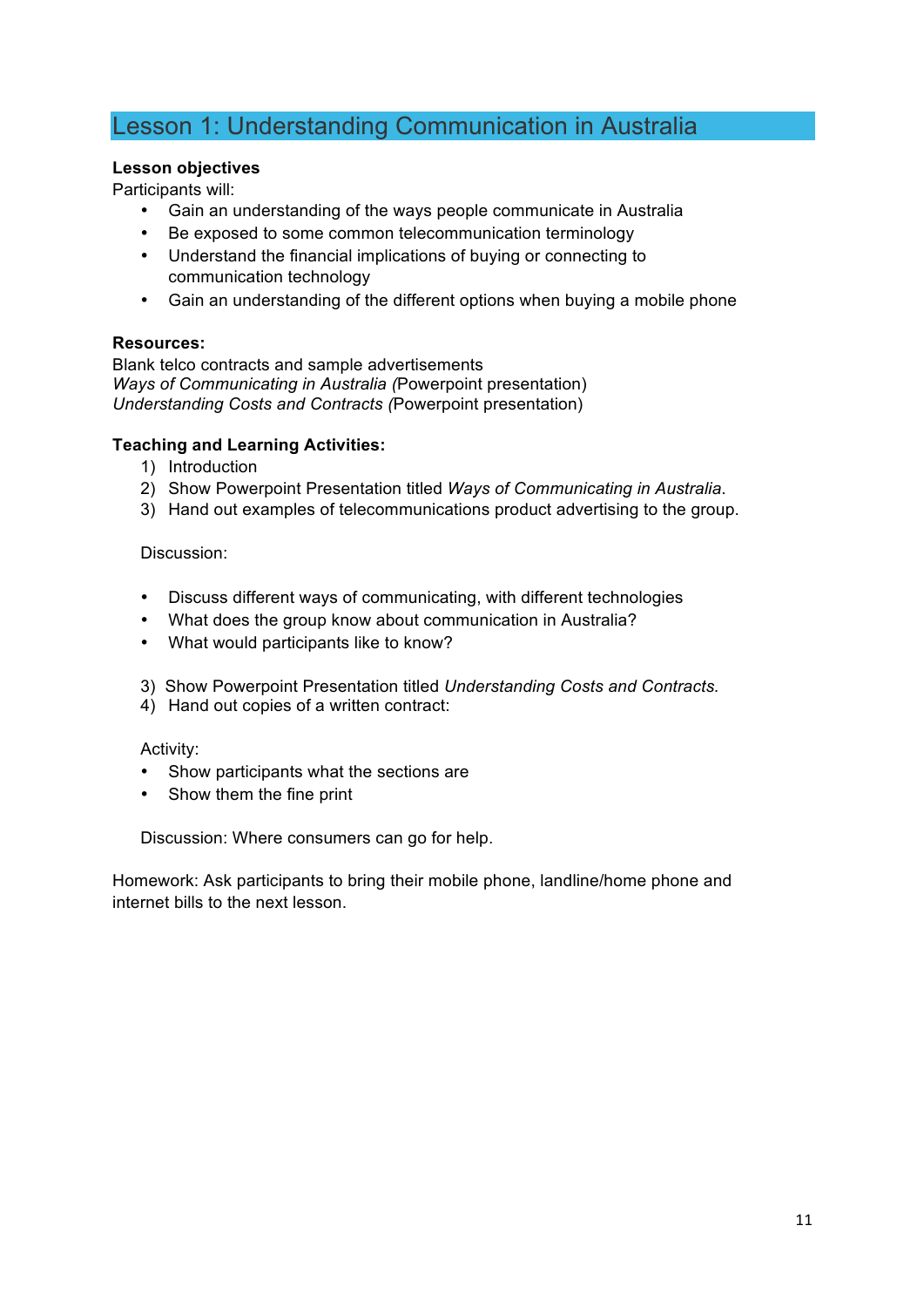## Lesson 2: Buying a Mobile Phone

#### **Lesson objectives:**

Participants will:

- Hear about words they will need to understand
- Become more familiar with terminology specifically related to mobile phones
- Understand the costs and monetary implications of buying a mobile phone

#### **Resources:**

*Buying a Mobile Phone* (Digital Story Powerpoint presentation) *What you should understand about buying a mobile phone (*Powerpoint presentation)

#### **Teaching and Learning Activities: Section 1**

Show Powerpoint presentation titled *Buying a Mobile Phone*

Discussion:

- What sort of mobile phone participants have
- What way did they pay for the phone
- What did they understand when they bought the phone

Show Powerpoint presentation titled *What you should understand about buying a mobile phone.*

Homework: Ask participants to bring their mobile phone, landline/home phone and internet bills to the next lesson.

#### **BREAK**

#### **Section 2**

Participants will be given the opportunity to discuss and be given training on different parts of their individual accounts. Participants will be asked if they are experiencing any specific problem. Those who present with problems will be referred to a local agency – i.e. Financial Counselling Service or a Community Legal Centre for further assistance and follow up.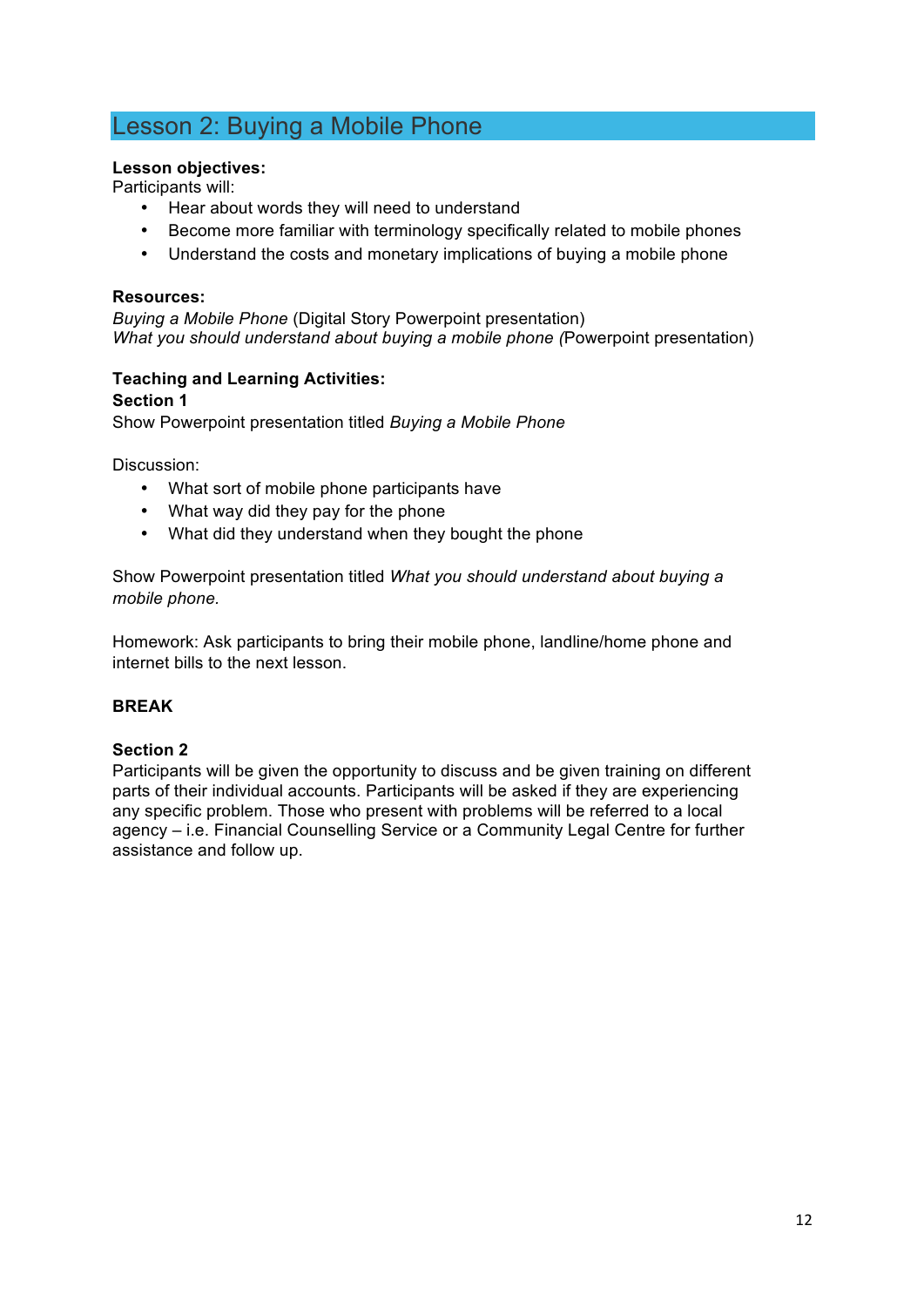## Lesson 3: Internet

#### **Lesson objectives:**

Participants will:

- Gain an understanding of how to connect to the internet
- Become more familiar with terminology specifically related to the internet
- Understand the costs and monetary implications of the internet
- Understand the problems of data usage

#### **Resources:**

*Internet Downloads* (Digital Story Powerpoint presentation) *What you need to understand about connecting to the Internet (*Powerpoint presentation)

A computer with internet access

#### **Teaching and Learning Activities: Section 1**

Show Powerpoint presentation titled *Internet Downloads.*

Discussion:

- What participants understood about the presentation
- What problems they may have experienced in relation to the internet

Show Powerpoint presentation titled *What you need to understand about connecting to the Internet*

#### **BREAK**

#### **Section 2**

This session should take place at a computer terminal

- Participants will be shown how to access the internet and how to check their data usage.
- Participants will be shown how to look at different internet 'plans' and how to compare them.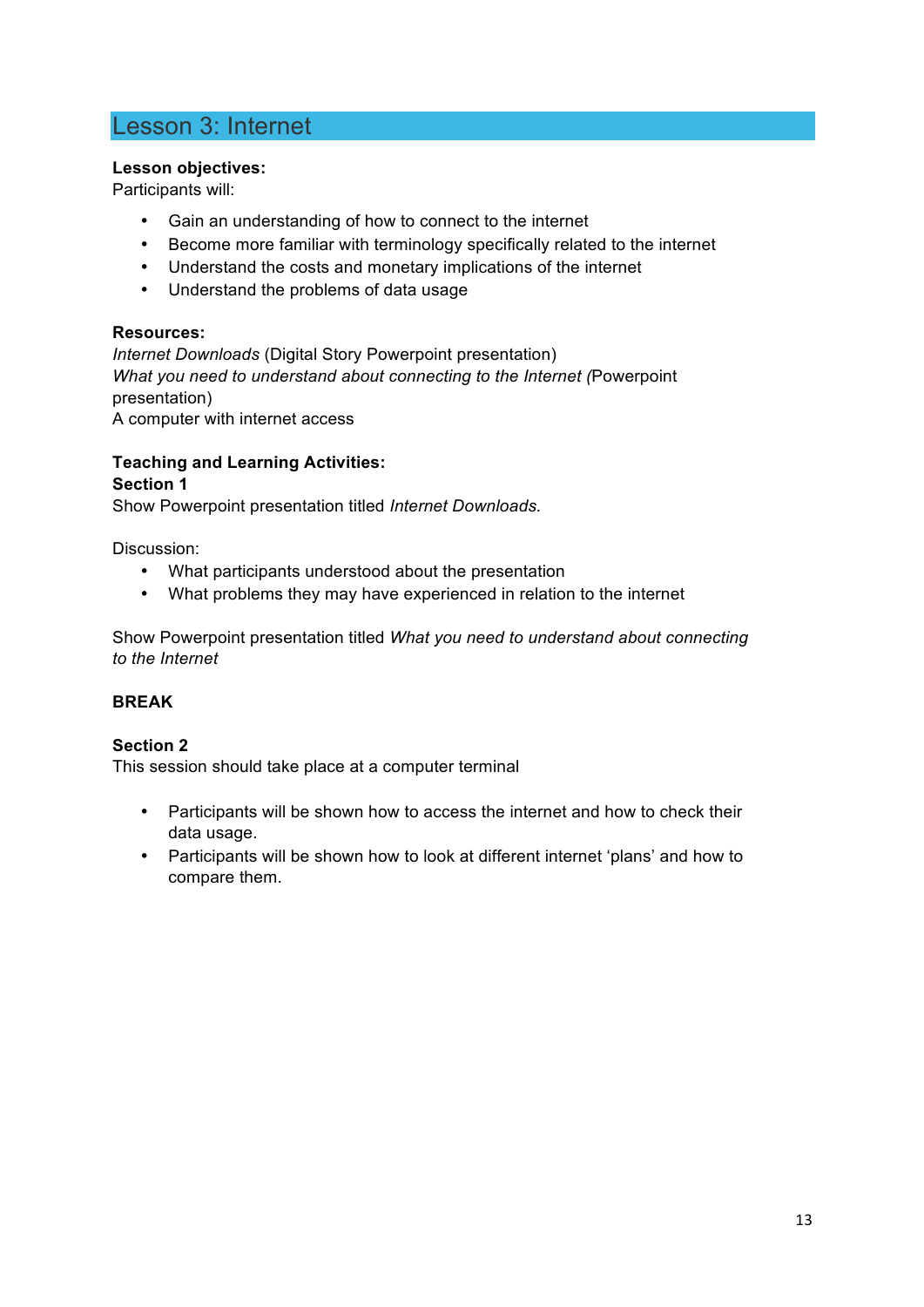## Lesson 4: Other Ways of Communicating

#### **Lesson objectives:**

Participants will:

- Gain an understanding of other types of communication
- Be given information on what types of problems can occur when connecting to Pay TV
- Participants will be given an understanding of how phone cards work and their problems

#### **Resources:**

Pay TV (Storyboard, Powerpoint presentation) Buying a phone card (Digital Story Powerpoint presentation) Understanding phone cards (Powerpoint presentation)

#### **Teaching and Learning Activities:**

Show Powerpoint presentation titled *Pay TV* Discussion:

- What have participants understood, i.e. do they know what Pay TV is?
- Have they had any problems to do with Pay TV?

Show Powerpoint presentation titled *Buying a Phone Card* Show Powerpoint presentation titled *Understanding Phone Cards*

Discussion:

- What do participants know about phone cards?
- Has anyone experienced any problems, heard any stories about phone cards?

#### **BREAK then continue with Lesson 5**